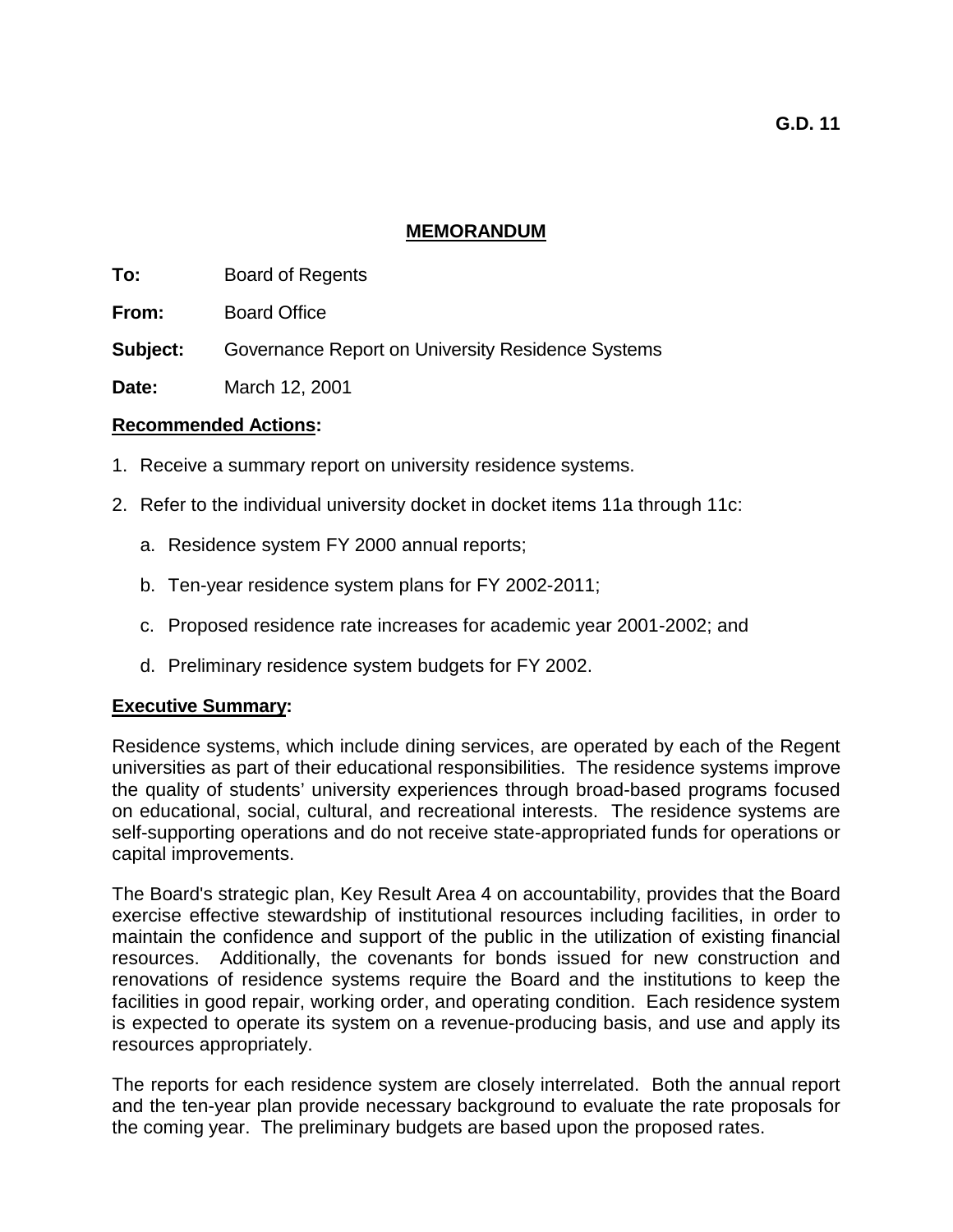To increase room and board charges, the Board of Regents is required by Iowa Code §262.9 (18) to take action no sooner than 30 days after notification of the proposed increase to presiding officers of each student government organization at each affected institution. The Board gives preliminary consideration to the residence system rates in March with final approval scheduled for April.

In accordance with the Board's budgeting process, the Board considers preliminary budgets more than once. The residence system budgets are given preliminary consideration in March, before final approval in July.

# **FY 2000 ANNUAL REPORTS**

The university residence systems are in sound financial condition with adequate annual net revenues to maintain current facilities totaling over 6.4 million gross square feet.

During Fall 1999 (FY 2000), the residence systems housed 19,659 students, which represents 28.7% of total Regent student enrollment of 68,509. This compares to 19,580 students in residence systems during FY 1999, which represented 29.0% of total Regent student enrollment of 67,619.

Gross revenues for FY 2000 were \$90.9 million and total operating expenditures were \$65.8 million. These numbers compare to gross revenues for FY 1999 of \$83.9 million and total operating expenditures of \$63.3 million. As of June 30, 2000, the outstanding principal of university dormitory bonds was: \$35.2 million for SUI, \$81.8 million for ISU, and \$32.2 million for UNI.

# **TEN-YEAR PLANS FY 2002 - FY 2011**

Ten-year enrollment and occupancy projections indicate a steady demand for Regent residence system housing. This demand forms the basis for residence system financial forecasts.

# **PROPOSED RATES 2001-2002**

The universities proposed rate increases for 2001-2002 for a double occupancy room with full board are as follows:

|                              | 2000 - 2001 | 2001 - 2002          |          | $\%$     |
|------------------------------|-------------|----------------------|----------|----------|
|                              | <u>Rate</u> | <b>Proposed Rate</b> | Increase | Increase |
| University of Iowa           | \$4,398     | \$4.671              | \$273    | 6.2%     |
| <b>Iowa State University</b> | \$4,432     | \$4,666              | \$234    | 5.3%     |
| University of Northern Iowa  | \$4,149     | \$4,398              | \$249    | 6.0%     |

These residence system increases compare to average increases over the last ten years (ending Fall 2000) of 4.4% for SUI, 5.1% for ISU, and 5.8% for UNI.

Current room and board rates compared to peer institutions are the lowest at SUI and the second lowest at ISU and UNI.

When combining the tuition and fee increases approved in Fall 2000 with the proposed residence system increases, the total incremental cost to an undergraduate student would be \$591 at SUI, \$544 at ISU, and \$559 at UNI.

ISU's increase in room rates is higher than what was presented to the Board in December as part of the Union Drive approval process.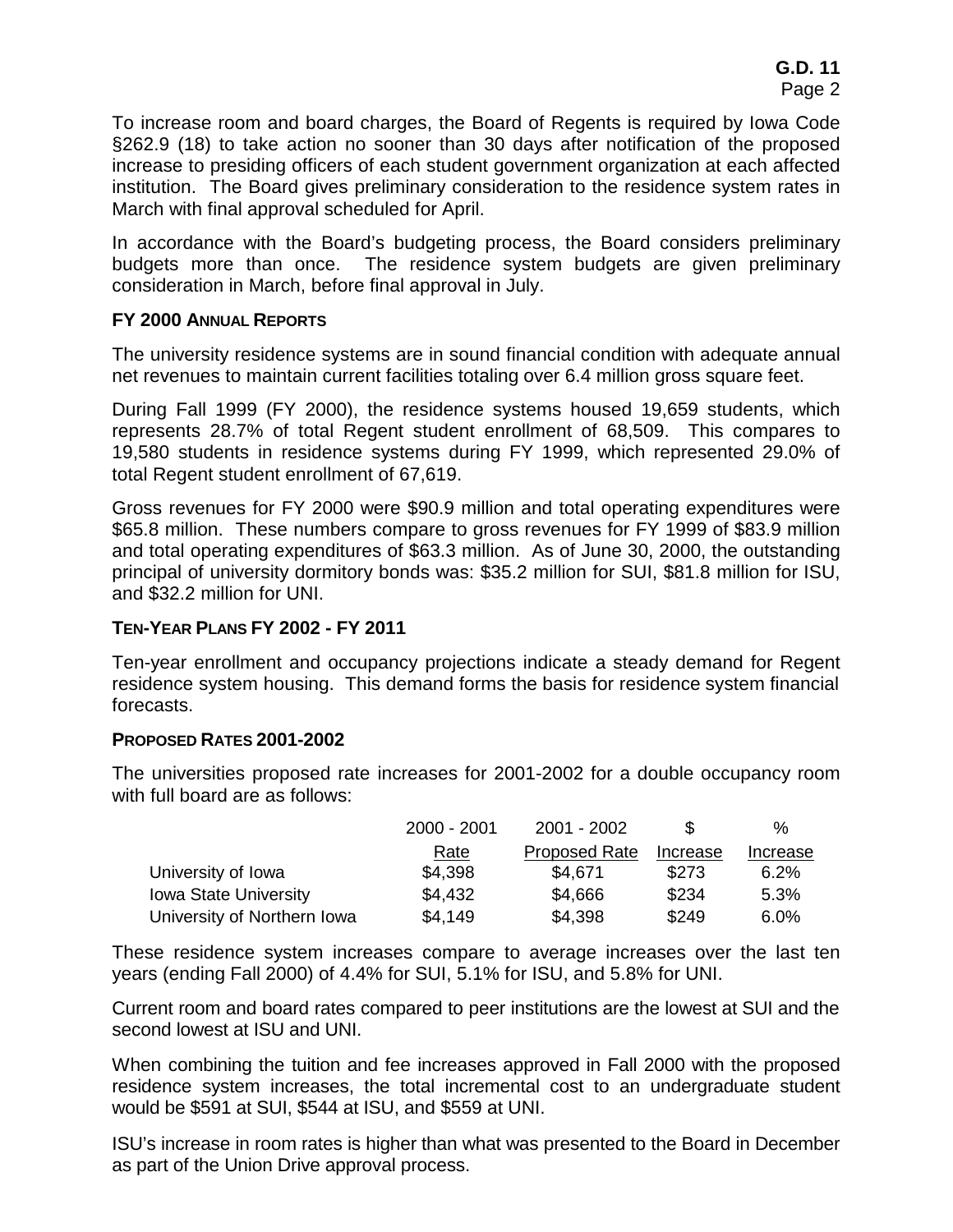### **FY 2001 AND PRELIMINARY FY 2002 BUDGET**

The revised estimates for FY 2001 show gross revenues of \$96.0 million, expenditures of \$71.2 million, and net revenues after debt service and mandatory transfers of \$14.6 million.

Preliminary budgets for FY 2002 show gross revenues of \$105.6 million, expenditures for operations of \$79.3 million, and net revenues after debt service and mandatory transfers of \$17.1 million.

Increases in operating expenditures in the proposed budgets for FY 2002 over the actual FY 2000 expenditures are: 23.6% at SUI, 17.8% at ISU, and 21.3% at UNI. Increases in debt service and mandatory transfers in the proposed budgets for FY 2002 over the actual FY 2000 debt service are: 60.9% at SUI, 61.3% at ISU, and 46.2% at UNI.

- The University of Iowa increase in debt service is due to fire safety/detection upgrades and the west campus food service consolidation at Hillcrest Residence Hall.
- Iowa State University increase in debt service can be attributed to recently constructed facilities (Hawthorn Court) and future planned projects (Union Drive Suite Building 1 and the Community Center.)
- The University of Northern Iowa increase in debt service is due to the Redeker Dining Center renovation.

In FY 2002, voluntary reserves, which are used for repairs and capital improvements, are estimated to be \$13.5 million at SUI, \$9.4 million at ISU, and \$5.2 million at UNI. Since depreciation allowance is not recognized on residence system building and equipment, it is important to maintain appropriate voluntary reserve levels to apply toward the costs of renovation and replacement.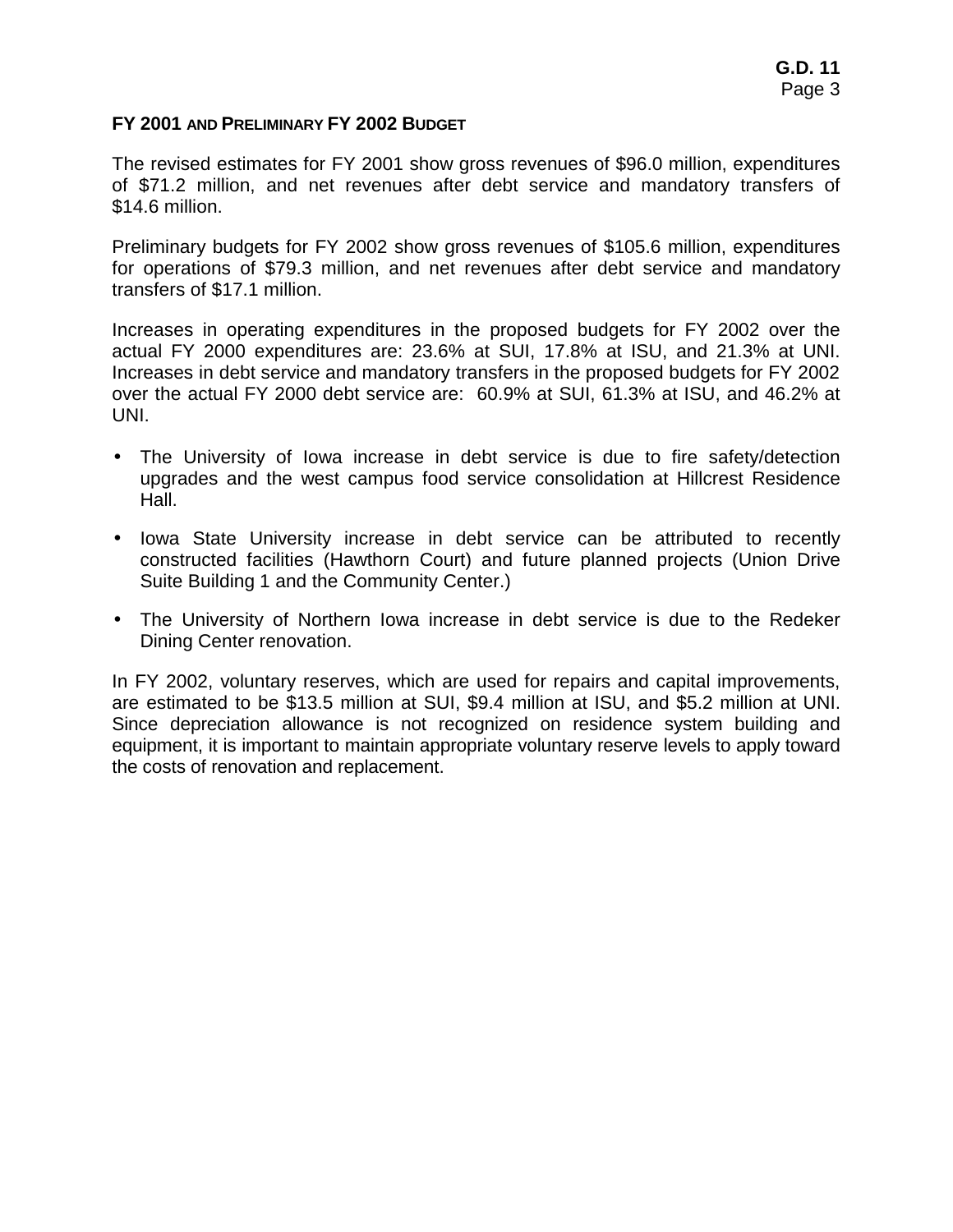## **Background:**

Each university's Department of Residence has many responsibilities, including managing residence hall and apartment utilization as well as summer conference housing; providing social, cultural, and educational programs such as learning communities and student councils; and providing dining services including catering, convenience stores, nutrition education, athletic department support, and child care support.

The Departments of Residence at the three Regent universities collectively maintain and operate a total of 6.4 million square feet of facilities. The replacement value of these facilities total \$1.04 billion.

#### **Residence System Data**

|                       | Gross<br>Square<br>Feet              | Facility<br>Replacement<br>Value | FY 2000<br>Gross<br>Revenues | Outstanding<br><b>Bonds</b><br>(FY 2000)* | Residence<br><b>Hall Students</b><br>(FY 2000)** | Apartment<br>Units<br>(FY 2000)** |
|-----------------------|--------------------------------------|----------------------------------|------------------------------|-------------------------------------------|--------------------------------------------------|-----------------------------------|
| SUI                   | 2.2 million                          | \$385.8 million                  | \$28.2 million               | \$22.3 million                            | 5,585                                            | 744                               |
| <b>ISU</b>            | 2.7 million                          | 413.4 million                    | 41.6 million                 | 81.8 million                              | 7.751                                            | 704                               |
| <b>UNI</b>            | 1.5 million                          | 239.3 million                    | 21.1 million                 | 32.2 million                              | 4,616                                            | 343                               |
| Total<br>** Fall 1999 | 6.4 million<br>* As of June 30, 2000 | \$1,038.5 million                | \$90.9 million               | \$136.3 million                           | 17,952                                           | 1,791                             |

The majority of residence facilities on the Regent university campuses are more than 30 years old. In the 1960's, there were a number of bonds issued for residence system construction.

In 1998, the Board requested that the universities place greater emphasis on long-term planning for significant renovations and capital replacement of the aging residence system facilities. The universities have completed more comprehensive ten-year plans and, as a result, require more bond financing to renovate or replace the aging facilities.

In the past three years, bonding activity for residence hall facilities has increased significantly as identified in the following table:

|                              | 1998<br>(Millions) | 1999<br>(Millions) | 2000<br>(Millions) |
|------------------------------|--------------------|--------------------|--------------------|
| University of Iowa           | ---                | \$10.0             | \$16.0             |
| <b>Iowa State University</b> | \$14.0             | 16.9               | 26.9               |
| University of Northern Iowa  | ---                | 7.0                | 14.0               |

More activity for residence system renovation is expected for 2001. The bond covenants for the residence systems require audit reports, which are annually provided to the Board.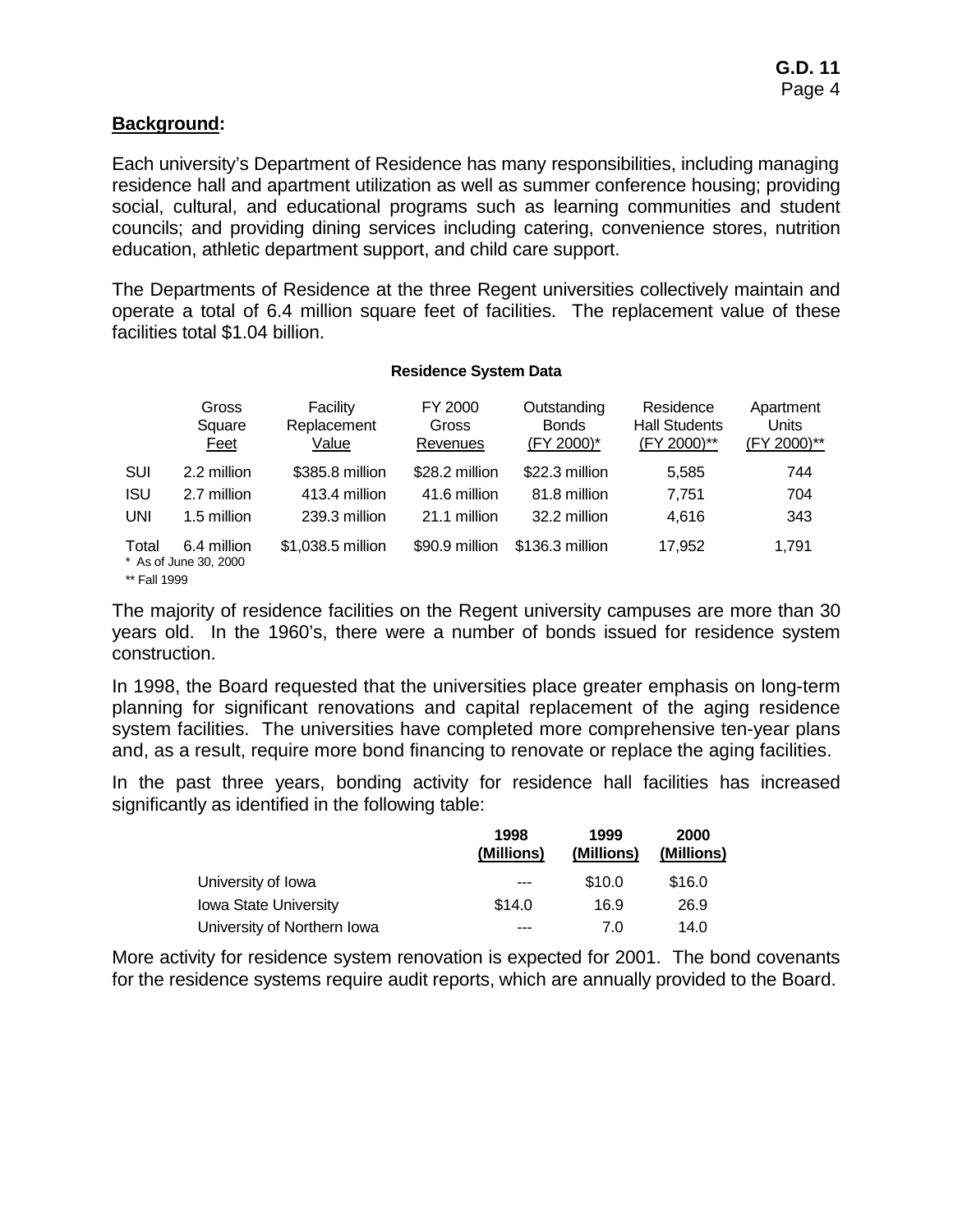## **Analysis:**

#### **FY 2000 ANNUAL REPORTS**

The annual reports provide detailed information on various aspects of the residence systems for FY 2000 and include the most current residence system information for Fall 2000 (FY 2001).

## **A. Enrollment**

Current enrollment data for the Regent universities are summarized below. Additional enrollment information is provided in the institutional reports.

|                                    | <b>Fall 1999</b> |            | <b>Fall 2000</b> | Change in  |            |
|------------------------------------|------------------|------------|------------------|------------|------------|
|                                    |                  | % of Total |                  | % of Total | Enrollment |
|                                    | Enrollment       | University | Enrollment       | University | 1999-00    |
| University of Iowa                 |                  |            |                  |            |            |
| Lower Division*                    | 9,502            | 32.9%      | 9,436            | 33.3%      | (0.7)%     |
| Total Undergraduate                | 19,537           | 67.7%      | 19,284           | 68.1%      | (1.3)%     |
| <b>Total Enrollment</b>            | 28,846           |            | 28,311           |            | (1.9)%     |
| <b>Iowa State University</b>       |                  |            |                  |            |            |
| Lower Division*                    | 10,324           | 39.5%      | 10,489           | 39.1%      | 1.6%       |
| <b>Total Undergraduate</b>         | 21,901           | 83.9%      | 22,087           | 82.3%      | 0.8%       |
| <b>Total Enrollment</b>            | 26,110           |            | 26,845           |            | 2.8%       |
| University of Northern Iowa        |                  |            |                  |            |            |
| Lower Division*                    | 5,036            | 37.2%      | 5,217            | 37.9%      | 3.6%       |
| <b>Total Undergraduate</b>         | 12,014           | 88.6%      | 12,255           | 89.0%      | 2.0%       |
| <b>Total Enrollment</b>            | 13,553           |            | 13,774           |            | 1.6%       |
| *Includes freshmen and sophomores. |                  |            |                  |            |            |

#### FALL 1999 AND FALL 2000 ENROLLMENT

Total enrollment and the number of lower division students (freshmen and sophomores) decreased at the University of Iowa from Fall 1999 to Fall 2000 while the numbers increased for Iowa State University and the University of Northern Iowa during this period. Residence system usage is primarily a function of lower division undergraduate enrollment since a smaller percentage of upper class students choose to live in the residence systems.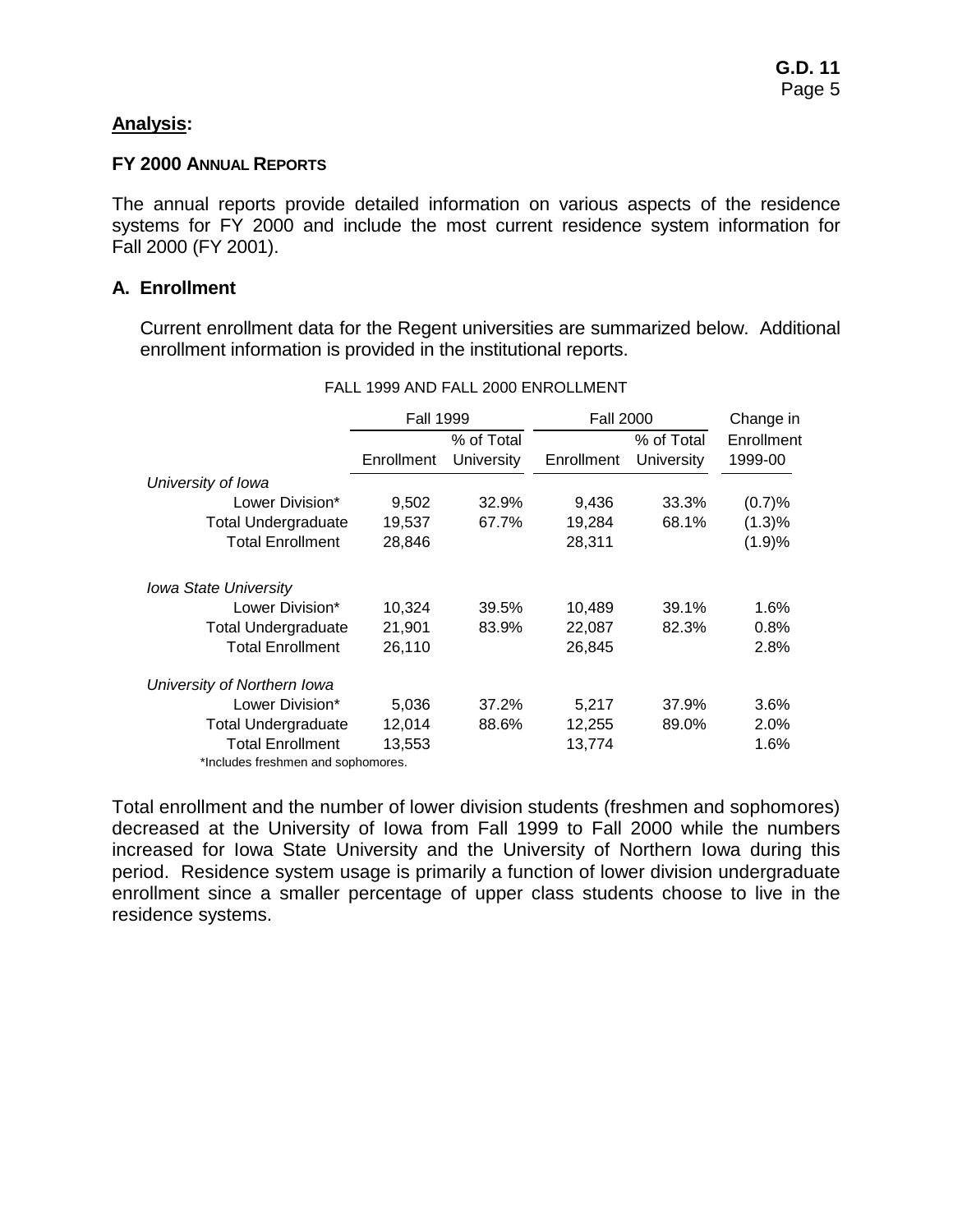# **B. Occupancy**

|                  | Residence Halls                      |          |                  |          |            | Apartments       |                             |             | % of Enrollment |         |
|------------------|--------------------------------------|----------|------------------|----------|------------|------------------|-----------------------------|-------------|-----------------|---------|
|                  | <b>Fall 1999</b><br><i>Fall 2000</i> |          | <b>Fall 1999</b> |          |            | <b>Fall 2000</b> | <b>Occupying University</b> |             |                 |         |
|                  |                                      | $%$ of   |                  | % of     |            | $%$ of           |                             | $%$ of      |                 | Housing |
|                  |                                      | Design   |                  | Design   | # of Units | Design           | # of Units                  | Design      | Fall            | Fall    |
|                  | <b>Occupants</b>                     | Capacity | <b>Occupants</b> | Capacity | Occupied   | Capacity         | Occupied                    | Capacity    | 1999            | 2000    |
| <b>SUI</b>       | 5,585                                | 95.7%    | 5.494            | 94.4%    | 744        | 99.5%            | 746                         | 99.9%       | 21.9%           | 22.0%   |
| ISU <sup>*</sup> | 7,751                                | 94.4%    | 7,752            | 95.0%    | 724        | 95.3%            | 1.581                       | $89.4\%$ ** | 32.5%           | 34.8%   |
| UNI              | 4,492                                | 91.2%    | 4.616            | 93.8%    | 363        | 100.0%           | 343                         | 94.5%       | 35.8%           | 36.0%   |

Current occupancy data is summarized in the following table.

\* ISU has accounted for Hawthorn Court Apartments in various ways. For the purpose of this report, it is included in apartments.

\*\*Hawthorn Court apartments were not completely finished at the beginning of the semester, therefore, occupancy is lower than would be expected.

Occupancy in residence halls and apartments, as a percentage of total enrollment, increased slightly at all three institutions in Fall 2000, compared to Fall 1999. Residence hall occupancy for Fall 2000 decreased 91 students at SUI (-1.6%), and increased 1 student at ISU (0.0%) and 124 students at UNI (2.8%), compared to Fall 1999. Apartment occupancy increased at SUI and ISU, and decreased at UNI in Fall 2000. Fall 2000 residence hall occupancy as a percentage of design capacity decreased at SUI, and increased at ISU and UNI from Fall 1999.

As shown below, the percentage of lower division students living in residence halls in Fall 2000 as compared to Fall 1999 decreased at SUI and ISU and increased at UNI.

## PERCENTAGE OF STUDENTS LIVING IN RESIDENCE HALLS.

|                       | SUI          |              | <b>ISU</b>   |              |              | UNI          |  |  |
|-----------------------|--------------|--------------|--------------|--------------|--------------|--------------|--|--|
|                       | Fall<br>1999 | Fall<br>2000 | Fall<br>1999 | Fall<br>2000 | Fall<br>1999 | Fall<br>2000 |  |  |
| Lower Division        | 53.2%        | 52.3%        | 59.3%        | 58.4%        | 67.1%        | 67.6%        |  |  |
| Total Undergraduate   | 28.3%        | 28.4%        | 34.6%        | 34.3%        | 36.9%        | 37.4%        |  |  |
| <b>Total Students</b> | 19.4%        | 19.4%        | 29.8%        | 28.9%        | 33.1%        | 33.5%        |  |  |

# **C. Basic Room and Board Rates**

Residence hall basic room and board rates at each Regent University are shown below for double occupancy and full board.

|                              |         |         |         | Proposed 2001-02 |                    |         |
|------------------------------|---------|---------|---------|------------------|--------------------|---------|
|                              | 1998-99 | 1999-00 | 2000-01 |                  | \$ Change % Change | Rate    |
| University of Iowa           | \$3.988 | \$4.188 | \$4,398 | \$273            | 6.2%               | \$4.671 |
| <b>Iowa State University</b> | \$3.958 | \$4.171 | \$4.432 | \$234            | 5.3%               | \$4.666 |
| University of Northern Iowa  | \$3,624 | \$3,914 | \$4.149 | \$249            | 6.0%               | \$4.398 |

The increases in basic room and board rates for FY 2001 detailed above compare with average increases for the ten-year period ending FY 2001 of 4.4% per year at SUI, 5.1% at ISU, and 5.8% at UNI. Current room and board rates at the Regent universities remain among the lowest compared to selected peer institutions. SUI is the lowest and ISU and UNI are second lowest.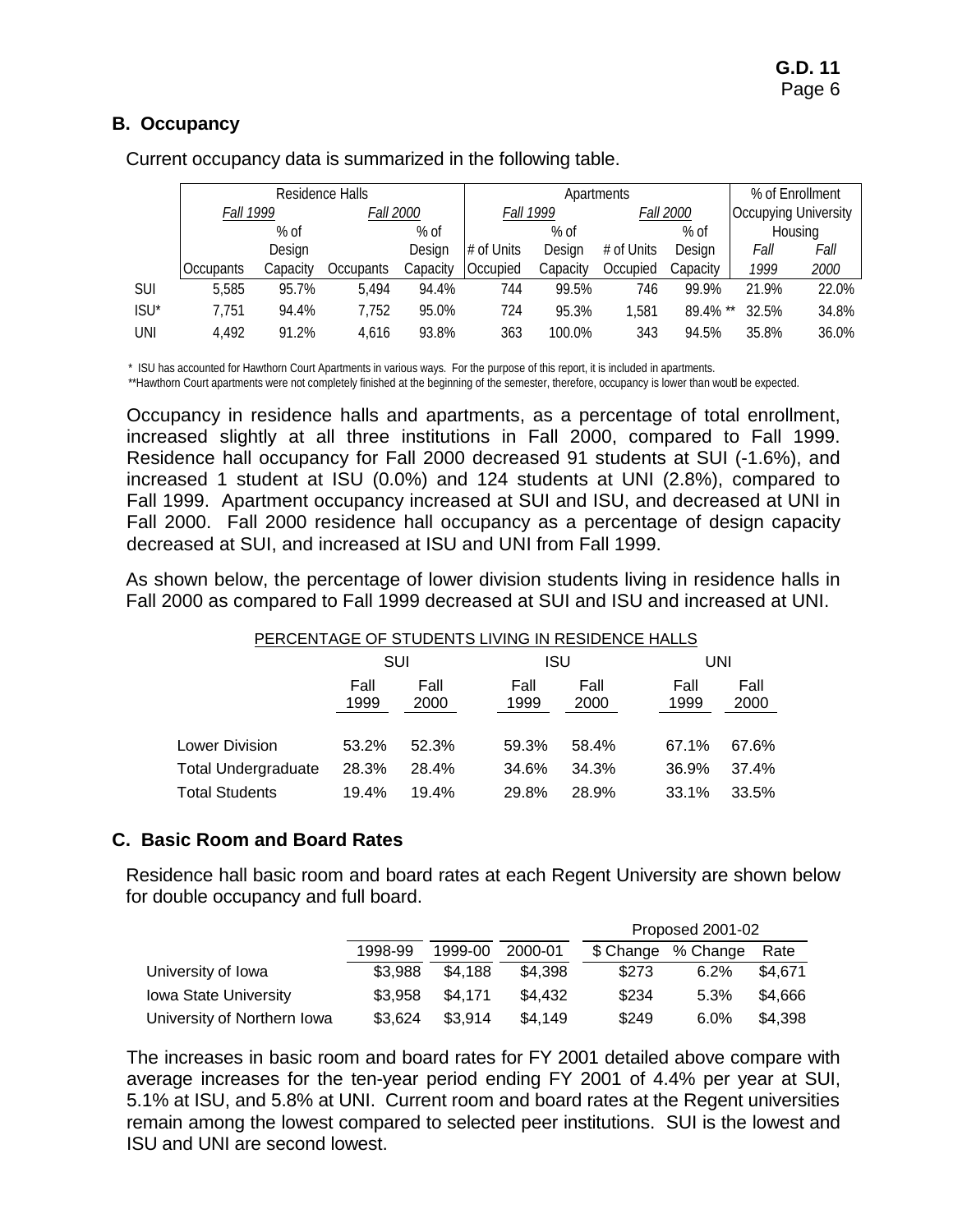## **D. Financial Data**

Residence system gross revenue increased over the prior fiscal year at all three universities. FY 2000 net revenue as a percentage of gross revenue increased at SUI, ISU, and decreased slightly at UNI compared to FY 1999. FY 2000 expenditures for operations increased from the previous fiscal year for all three universities.

|                                    | <b>RESIDENCE SYSTEMS</b>       |              |               |                 |  |  |  |
|------------------------------------|--------------------------------|--------------|---------------|-----------------|--|--|--|
|                                    | FY 2000 FINANCIAL DATA SUMMARY |              |               |                 |  |  |  |
|                                    | (1)<br>(3)<br>(2)              |              |               |                 |  |  |  |
|                                    | Actual                         | Actual       | \$ Change     | (4)<br>% Change |  |  |  |
|                                    | FY 1999                        | FY 2000      | (2) - (1)     | (3) / (1)       |  |  |  |
| University of Iowa                 |                                |              |               |                 |  |  |  |
| Gross Revenue                      | \$26,900,700                   | \$28,245,101 | \$1,344,401   | 5.0%            |  |  |  |
| <b>Expenditures for Operations</b> | 19,109,558                     | 19,325,806   | 216,248       | 1.1%            |  |  |  |
| Debt Service & Mand. Transfers     | 2,594,613                      | 3,129,602    | 534,989       | 20.6%           |  |  |  |
| Net Revenue*                       | \$5,196,529                    | \$5,789,693  | \$<br>593,164 | 11.4%           |  |  |  |
| Net Revenue as % of Gross Rev.     | 19.3%                          | 20.5%        |               |                 |  |  |  |
| <b>Iowa State University</b>       |                                |              |               |                 |  |  |  |
| Gross Revenue                      | \$37,798,703                   | \$41,596,554 | \$3,797,851   | 10.0%           |  |  |  |
| <b>Expenditures for Operations</b> | 28,914,527                     | 29,808,354   | 893,827       | 3.1%            |  |  |  |
| Debt Service & Mand. Transfers     | 3,273,000                      | 5,543,100    | 2,270,100     | 69.4%           |  |  |  |
| Net Revenue*                       | \$5,611,176                    | \$6,245,100  | \$ 633,924    | 11.3%           |  |  |  |
| Net Revenue as % of Gross Rev.     | 14.8%                          | 15.0%        |               |                 |  |  |  |
| <b>University of Northern Iowa</b> |                                |              |               |                 |  |  |  |
| Gross Revenue                      | \$19,161,600                   | \$21,060,673 | \$1,899,073   | 9.9%            |  |  |  |
| <b>Expenditures for Operations</b> | 15,289,700                     | 16,691,503   | 1,401,803     | 9.2%            |  |  |  |
| Debt Service & Mand. Transfers     | 1,792,548                      | 2,148,452    | 355,904       | 19.9%           |  |  |  |
| Net Revenue*                       | \$2,079,352                    | \$2,220,718  | \$<br>141,366 | 6.8%            |  |  |  |
| Net Revenue as % of Gross Rev.     | 10.9%                          | 10.5%        |               |                 |  |  |  |

\* After expenditures for operations, debt service, and mandatory transfers.

## **E. Reserves**

All of the reserve funds are set up by bond covenants. Voluntary reserves for the residence systems include the balances of the Revenue Fund, Operation and Maintenance Fund, Improvement Fund, and Surplus Fund but do not include Mandatory Reserve Funds. Mandatory Reserves for the residence systems include the balances of the Sinking Funds, Bond Reserve Funds, and Construction Funds. Since depreciation allowance is currently not recognized on the residence system buildings and equipment, appropriate voluntary reserve levels are maintained to cover the costs of renovation and replacement.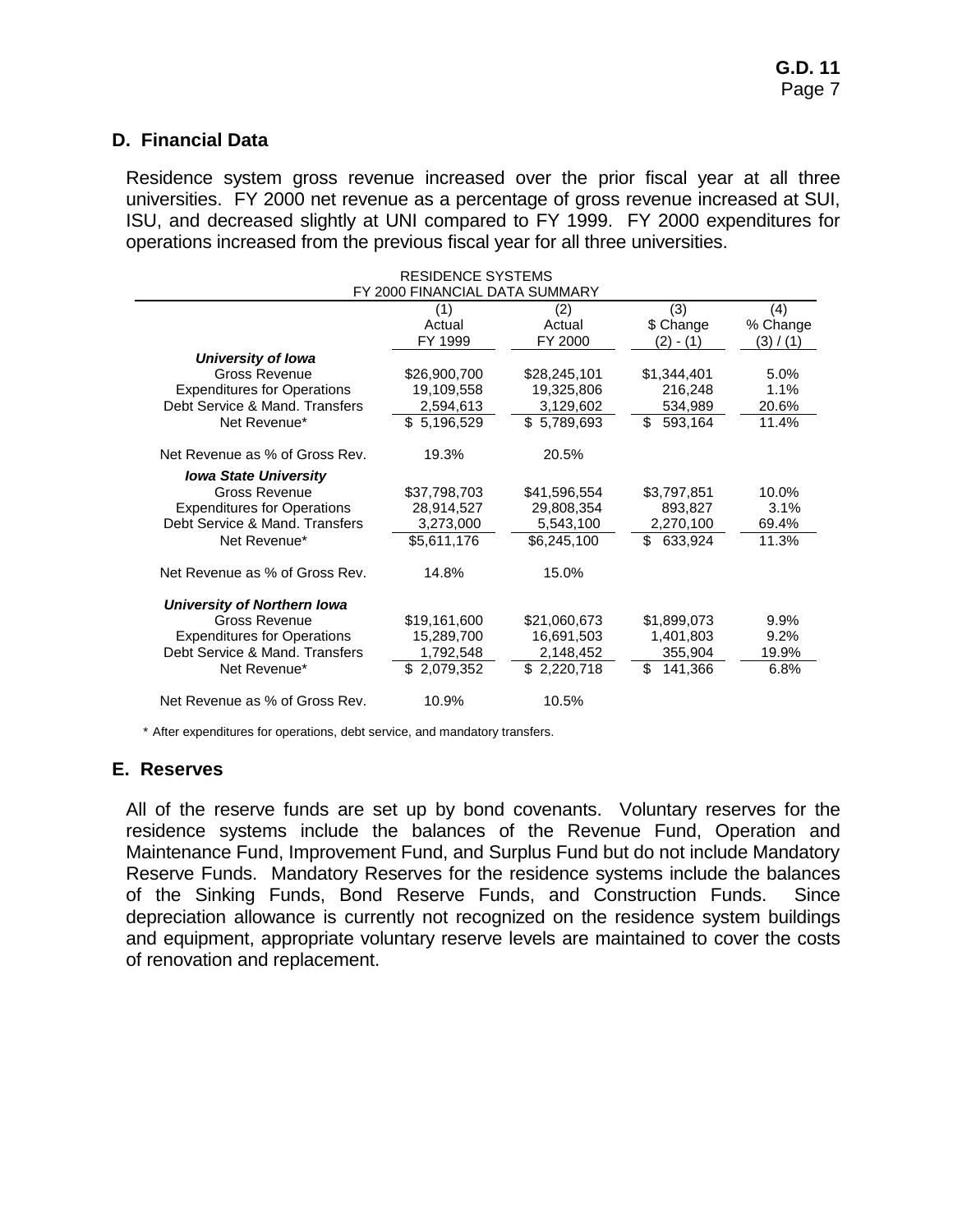Voluntary reserve balances are shown below for each of the Regent universities:

| RESIDENCE STSTEMS VOLUNTART RESERVES<br>AT CLOSE OF FISCAL YEAR |                |                       |                |                       |  |  |  |  |
|-----------------------------------------------------------------|----------------|-----------------------|----------------|-----------------------|--|--|--|--|
|                                                                 |                | FY 1999               |                | FY 2000               |  |  |  |  |
|                                                                 | Reserve        | Percent of            | Reserve        | Percent of            |  |  |  |  |
|                                                                 | <b>Balance</b> | <b>Gross Revenues</b> | <b>Balance</b> | <b>Gross Revenues</b> |  |  |  |  |
| University of Iowa                                              | \$13,099,137   | 48.7%                 | \$15,094,271   | 53.4%                 |  |  |  |  |
| <b>Iowa State University</b>                                    | \$10,458,265   | 27.7%                 | \$10,650,623   | 25.6%                 |  |  |  |  |
| University of Northern Iowa                                     | \$4,276,641    | 22.3%                 | \$4,768,727    | 22.6%                 |  |  |  |  |

RESIDENCE SYSTEMS VOLUNTARY RESERVES

Funds must be transferred from the Surplus Fund to the Improvement fund before they can be expended for renovation and capital improvements to the residence systems.

Transfers of \$1.0 million at UNI from the dormitory surplus funds to the improvement funds are being presented for Board approval at this month's Board meeting (institutional docket — UNI B-6).

# **F. Improvement and Repair Expenditures**

FY 2000 plant improvement and repair expenditures, excluding equipment replacement, are summarized below:

|            | <b>RESIDENCE SYSTEMS</b>                                 |                 |                                  |       |                     |                          |  |  |  |
|------------|----------------------------------------------------------|-----------------|----------------------------------|-------|---------------------|--------------------------|--|--|--|
|            | PLANT IMPROVEMENT, REPAIR, AND MAINTENANCE EXPENDITURES* |                 |                                  |       |                     |                          |  |  |  |
|            |                                                          |                 | (Excludes Equipment Replacement) |       |                     |                          |  |  |  |
|            |                                                          |                 | FY 2000                          |       |                     |                          |  |  |  |
|            |                                                          | <b>Building</b> |                                  |       | <b>Expenditures</b> | <b>Expenditures</b>      |  |  |  |
|            | Gross Square                                             | Replacement     | FY 2000                          |       | Per                 | as Percent of            |  |  |  |
|            | Footage (GSF)                                            | Value           | Expenditures                     |       | <b>GSF</b>          | <b>Replacement Value</b> |  |  |  |
| SUI        | 2,238,830                                                | \$385,776,000   | \$14,273,017                     | $***$ | \$6.38              | $3.7\%$                  |  |  |  |
| <b>ISU</b> | 2,706,908                                                | 413,420,000     | 4,624,118                        |       | \$1.71              | 1.1%                     |  |  |  |
| <b>UNI</b> | 1,478,168                                                | 239,253,000     | 2,459,941                        |       | \$1.66              | 1.0%                     |  |  |  |
|            | 6,423,906                                                | \$1,038,449,000 | \$21,357,076                     |       | \$3.32              | 2.1%                     |  |  |  |

\* Includes upgrades of existing facilities, not construction of new facilities.

\*\* Includes \$11.9 million in bond proceeds.

For FY 2000, plant improvement, repair, and maintenance expenditures totaled \$21.4 million, representing 2.1% of the total building replacement value of \$1.04 billion. To avoid deferred maintenance, the universities are continuing to upgrade and maintain residence system facilities by expending resources for plant improvement, repairs, and maintenance.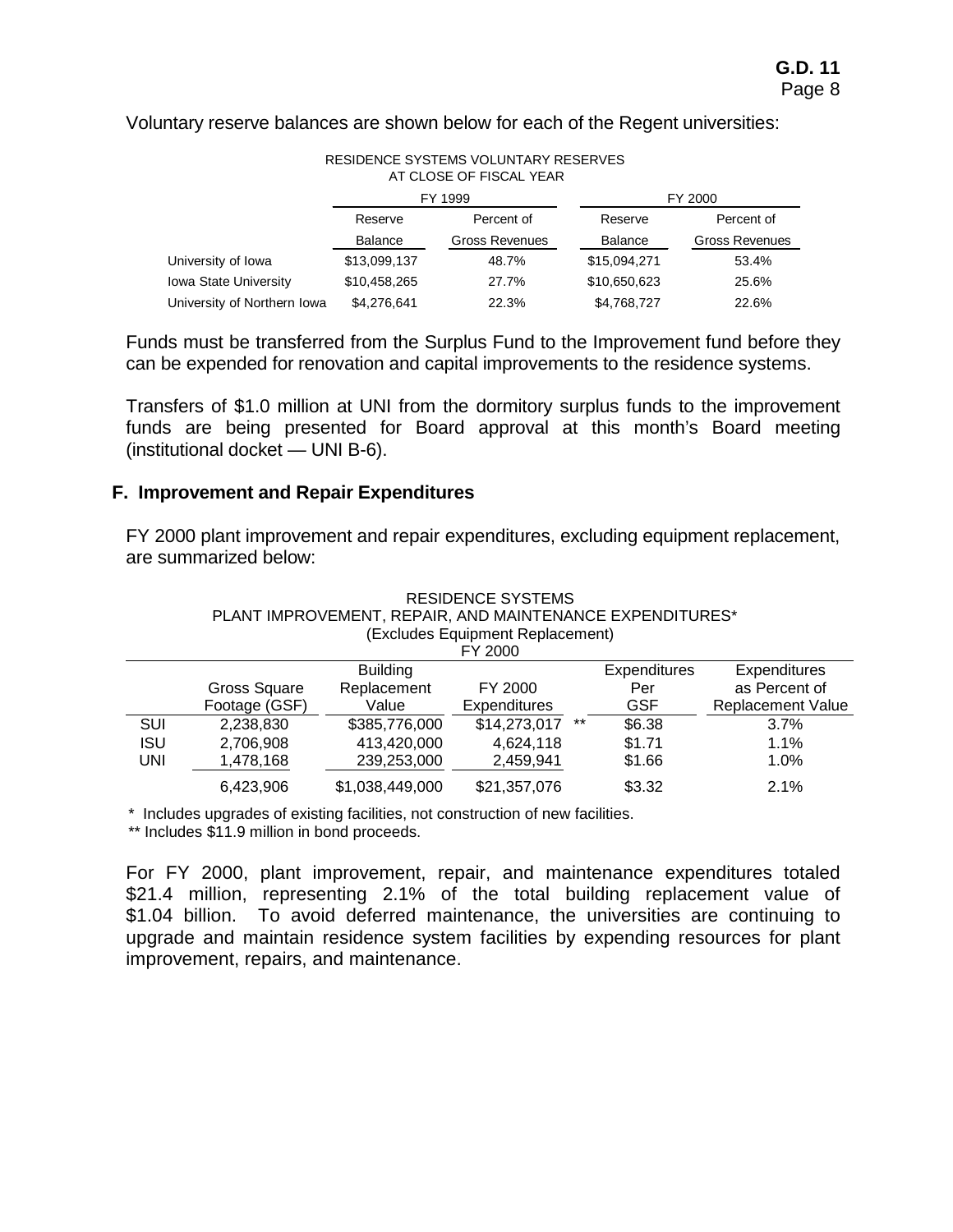## **TEN-YEAR PLANS FY 2002 - FY 2011**

Ten-year plans prepared by the universities include enrollment and occupancy projections, discussion of significant policy considerations, capital renewal plans, and financial forecasts for the next decade. The universities indicate that the single most important factor in the development of the ten-year plan is the projection of enrollment since estimates of housing demand, housing occupancies, needed capital improvements, operating revenues and expenses, and reserve balances are dependent upon the enrollment projections.

The following information presents a summary of projected trends in total enrollment, housing design capacity, housing occupancy, and occupancy ratios for the ten-year period.

| TEN YEAR PROJECTED ENROLLMENT, HOUSING CAPACITY, AND OCCUPANCY           |                    |         |         |         |                              |         |                             |         |         |
|--------------------------------------------------------------------------|--------------------|---------|---------|---------|------------------------------|---------|-----------------------------|---------|---------|
|                                                                          | University of Iowa |         |         |         | <b>Iowa State University</b> |         | University of Northern Iowa |         |         |
|                                                                          | 2000-01            | 2005-06 | 2010-11 | 2000-01 | 2005-06                      | 2010-11 | 2000-01                     | 2005-06 | 2010-11 |
| Enrollment (Headcount)                                                   | 28,311             | 28.329  | 28.336  | 26.845  | 27.532                       | 27.360  | 13.774                      | 14,073  | 14,056  |
| Current Operating Capacity*                                              | 6,566              | 6,557   | 6,557   | 9,926   | 8,922                        | 9,458   | 5.284                       | 5.284   | 5,284   |
| Total Occupancy*                                                         | 6,240              | 6,186   | 6,186   | 9.353   | 8.427                        | 8,936   | 4.979                       | 4.841   | 4,853   |
| Occupancy Ratio**                                                        | 95.0%              | 94.3%   | 94.3%   | 94.2%   | 94.5%                        | 94.5%   | 94.2%                       | 91.6%   | 91.8%   |
| Includes residence halls and apartments.<br>$***$<br>Percent of capacity |                    |         |         |         |                              |         |                             |         |         |

The University of Iowa's ten-year plan includes \$38.5 million in capital projects to be financed from new revenue bond financing. Projects include system wide fire safety/detection upgrades, a food service remodeling project in Burge, and renovation of the former food service in Currier and the renovation of Slater Hall.

Iowa State University's ten-year plan includes future new construction projects through FY 2006 with funding sources. However, it does not provide a systematic detailed plan with funding sources for the renovation of existing facilities. While there is a need for flexibility in developing a long-term plan, the Board Office believes that a more comprehensive plan is needed to prioritize renovation projects by year with estimated costs and sources of funding.

The University of Northern Iowa's ten-year plan includes \$42.0 million in capital projects to be financed from new revenue bond financing. The University proposes to address deferred maintenance and fire safety projects and make substantial facility improvements in residential and dining facilities over the next six years.

Enrollment projections and financial information for the three Regent universities are presented in greater detail in the ten-year plan summaries for the individual institutions (Attachment A in docket memos G.D. 11a (SUI), G.D. 11b (ISU), and G.D. 11c (UNI)). Ten-year estimates are stated in 2000-2001 dollars. No attempt has been made to estimate the effects of inflation.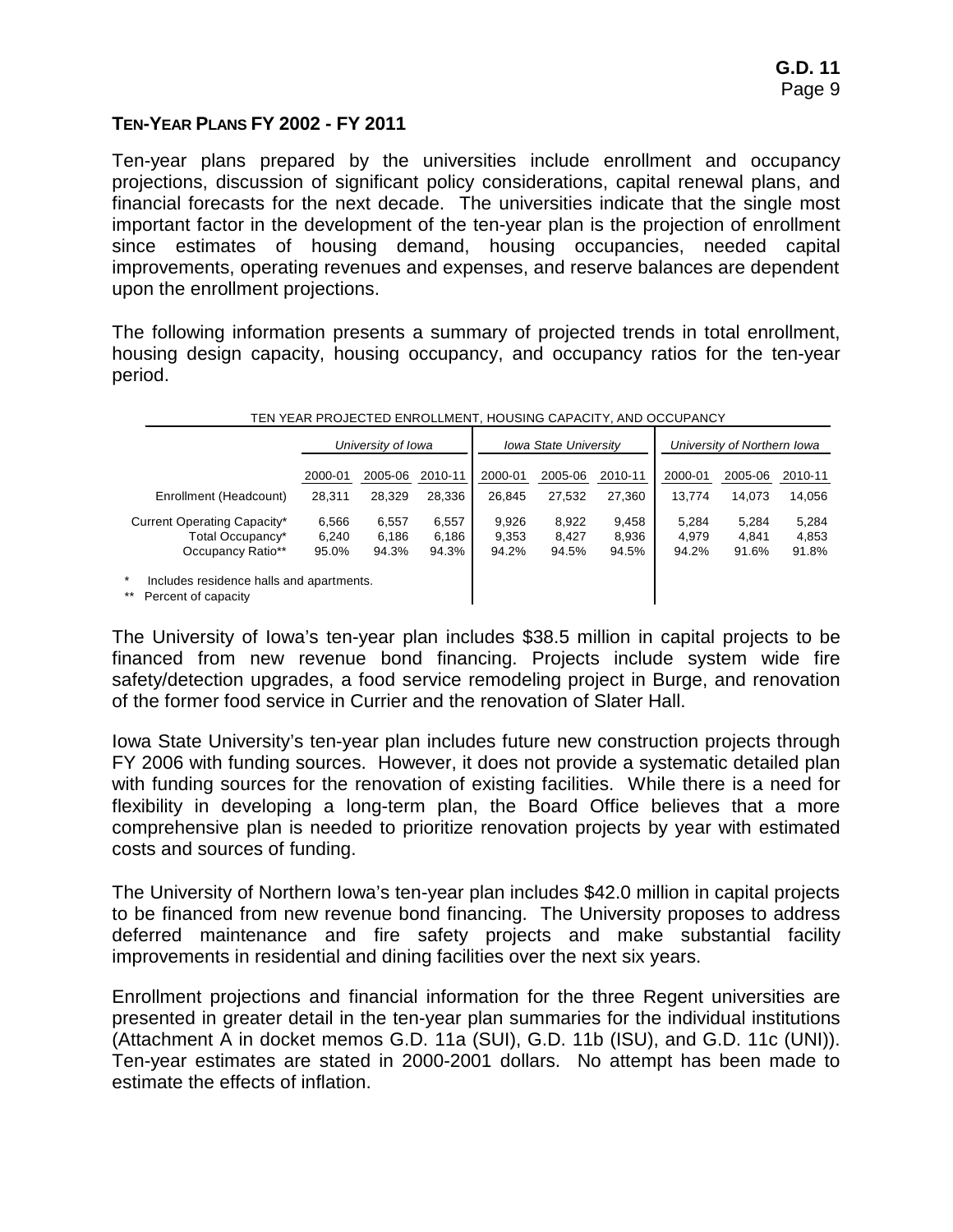### **PROPOSED RATES 2001-2002**

Each of the Regent universities has proposed rate increases for residence hall room and board, and student apartment rent, for the 2001-2002 academic year. The proposed increases in the basic room and board rates form the basis for rate increases in other housing and dining contract choices.

|                              | 2000 - 2001 | 2001 - 2002   | S        | $\%$     |
|------------------------------|-------------|---------------|----------|----------|
|                              | Rate        | Proposed Rate | Increase | Increase |
| University of Iowa           | \$4.398     | \$4.671       | \$273    | 6.2%     |
| <b>Iowa State University</b> | \$4.432     | \$4.666       | \$234    | 5.3%     |
| University of Northern Iowa  | \$4,149     | \$4,398       | \$249    | 6.0%     |

| $2000 - 2001$                      |      |  |  |  |  |  |
|------------------------------------|------|--|--|--|--|--|
| <b>PROPOSED APARTMENT RATES</b>    |      |  |  |  |  |  |
| <b>Average Increase</b>            |      |  |  |  |  |  |
| University of Iowa                 | 4.8% |  |  |  |  |  |
| <b>Iowa State University</b>       | 5.2% |  |  |  |  |  |
| <b>University of Northern Iowa</b> | 5.0% |  |  |  |  |  |

The proposed rates for 2001-2002 for residence hall double occupancy rooms, with full board contracts, are \$4,671 (6.2%) for SUI, \$4,666 (5.3%) for ISU, and \$4,398 (6.0%) for UNI. Iowa State University's increases are higher than what the University presented to the Board as part of the Union Drive approval process in December 2000. Further detail can be found on page 8 of General Docket item 11b. The proposed average apartment rate increases for 2001-2002 academic year are 4.8% for SUI, 5.2% for ISU, and 5.0% for UNI.

#### INCREMENTAL COSTS TO UNDERGRADUATE RESIDENT STUDENTS

|                              |                | Proposed  |             |
|------------------------------|----------------|-----------|-------------|
|                              |                | Residence | Total       |
|                              | Tuition & Fees | System    | Incremental |
|                              | 2001-2002      | 2001-02   | Costs       |
| University of Iowa           | \$318          | \$273     | \$591       |
| <b>Iowa State University</b> | 310            | 234       | 544         |
| University of Northern Iowa  | 310            | 249       | 559         |

The proposed residence system rate increases when combined with the tuition and fee increases approved in Fall 2000, result in total incremental increases to an undergraduate resident student for double occupancy and full board of \$591 at SUI, \$544 at ISU, and \$559 at UNI.

Proposed rate increases for all residence hall, board options, and apartment units of the individual universities are provided as Attachment B of docket memos G.D. 11a (SUI), G.D. 11b (ISU), and G.D. 11c (UNI).